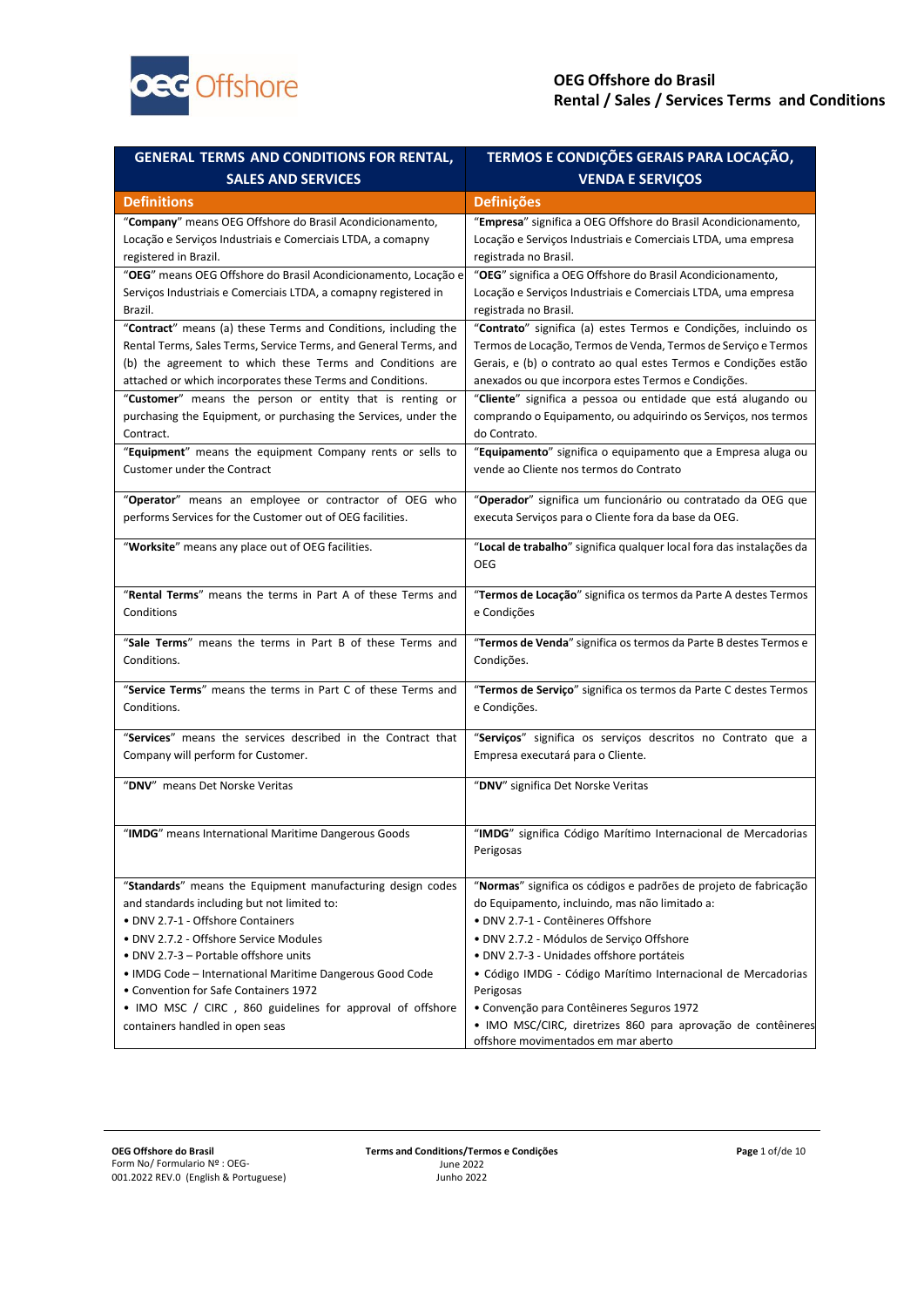

| <b>GENERAL TERMS AND CONDITIONS FOR RENTAL,</b>                                                                                                                                                                                                                                                                                                                                                                                                                                                                                                                                                                                                                                                                                                                                                                                                                                                                                                                                                                                                                                                                                                                                                                                                                                                                                                                                                                                                                                                                                                                                                                                                                                                                                                                                                                                                                                                                                                                                                                                                                                                                                                                                                                                                                                                                                       | TERMOS E CONDIÇÕES GERAIS PARA LOCAÇÃO,                                                                                                                                                                                                                                                                                                                                                                                                                                                                                                                                                                                                                                                                                                                                                                                                                                                                                                                                                                                                                                                                                                                                                                                                                                                                                                                                                                                                                                                                                                                                                                                                                                                                                                                                                                                                                                                                                                                                                                                                                                                                                                                                                                                                                                  |
|---------------------------------------------------------------------------------------------------------------------------------------------------------------------------------------------------------------------------------------------------------------------------------------------------------------------------------------------------------------------------------------------------------------------------------------------------------------------------------------------------------------------------------------------------------------------------------------------------------------------------------------------------------------------------------------------------------------------------------------------------------------------------------------------------------------------------------------------------------------------------------------------------------------------------------------------------------------------------------------------------------------------------------------------------------------------------------------------------------------------------------------------------------------------------------------------------------------------------------------------------------------------------------------------------------------------------------------------------------------------------------------------------------------------------------------------------------------------------------------------------------------------------------------------------------------------------------------------------------------------------------------------------------------------------------------------------------------------------------------------------------------------------------------------------------------------------------------------------------------------------------------------------------------------------------------------------------------------------------------------------------------------------------------------------------------------------------------------------------------------------------------------------------------------------------------------------------------------------------------------------------------------------------------------------------------------------------------|--------------------------------------------------------------------------------------------------------------------------------------------------------------------------------------------------------------------------------------------------------------------------------------------------------------------------------------------------------------------------------------------------------------------------------------------------------------------------------------------------------------------------------------------------------------------------------------------------------------------------------------------------------------------------------------------------------------------------------------------------------------------------------------------------------------------------------------------------------------------------------------------------------------------------------------------------------------------------------------------------------------------------------------------------------------------------------------------------------------------------------------------------------------------------------------------------------------------------------------------------------------------------------------------------------------------------------------------------------------------------------------------------------------------------------------------------------------------------------------------------------------------------------------------------------------------------------------------------------------------------------------------------------------------------------------------------------------------------------------------------------------------------------------------------------------------------------------------------------------------------------------------------------------------------------------------------------------------------------------------------------------------------------------------------------------------------------------------------------------------------------------------------------------------------------------------------------------------------------------------------------------------------|
| <b>SALES AND SERVICES</b>                                                                                                                                                                                                                                                                                                                                                                                                                                                                                                                                                                                                                                                                                                                                                                                                                                                                                                                                                                                                                                                                                                                                                                                                                                                                                                                                                                                                                                                                                                                                                                                                                                                                                                                                                                                                                                                                                                                                                                                                                                                                                                                                                                                                                                                                                                             | <b>VENDA E SERVIÇOS</b>                                                                                                                                                                                                                                                                                                                                                                                                                                                                                                                                                                                                                                                                                                                                                                                                                                                                                                                                                                                                                                                                                                                                                                                                                                                                                                                                                                                                                                                                                                                                                                                                                                                                                                                                                                                                                                                                                                                                                                                                                                                                                                                                                                                                                                                  |
| <b>General Terms</b>                                                                                                                                                                                                                                                                                                                                                                                                                                                                                                                                                                                                                                                                                                                                                                                                                                                                                                                                                                                                                                                                                                                                                                                                                                                                                                                                                                                                                                                                                                                                                                                                                                                                                                                                                                                                                                                                                                                                                                                                                                                                                                                                                                                                                                                                                                                  | <b>Termos Gerais</b>                                                                                                                                                                                                                                                                                                                                                                                                                                                                                                                                                                                                                                                                                                                                                                                                                                                                                                                                                                                                                                                                                                                                                                                                                                                                                                                                                                                                                                                                                                                                                                                                                                                                                                                                                                                                                                                                                                                                                                                                                                                                                                                                                                                                                                                     |
| The parties undertake, under the penalties provided for in this<br>instrument and in the applicable legislation, to strictly observe and<br>comply with all anti-corruption laws, including, but not limited to,<br>Brazilian anti-corruption, anti-money laundering legislation, and also<br>the rules and policies of integrity of the parties.<br>Sole paragraph: In accordance with the provisions of the item above,<br>the parties declare and guarantee for themselves, for the companies<br>of their economic group, for their partners, managers and<br>employees, that in the conduct of their business:<br>a) Strictly follow all laws and regulations applicable to their<br>activities.<br>b) Do not finance, fund, sponsor or in any way subsidize the practice<br>of illegal acts.<br>c) Do not promise, offer or give, directly or indirectly, an undue<br>advantage to any person or entity, public or private.<br>d) Do not violate any internal accounting control, do not falsify any<br>book or accounting record, and do not have any fund or asset that is<br>not properly recorded in its books and accounting records.<br>e) Do not engage in activities that violate the Anti-Corruption and<br>Anti-Money Laundering Laws, especially Federal Laws No. 12,846/13<br>and No. 9,613/98.<br>f) To the best of its knowledge, none of the parties and their<br>Collaborators are being investigated by any public authority or body,<br>and there is no ongoing administrative or judicial proceeding against<br>both parties and/or any of their Collaborators, the object of which is<br>non-compliance of Anti-Corruption Laws.<br>g) The parties also undertake to participate, whenever required by<br>the other party, in the Compliance and Integrity training provided by<br>it.<br>h) The parties shall promptly notify the other party, in writing, of<br>any suspected participation in bribery or corruption practices, as<br>well as any violation of the provisions of the above items.<br>i) Failure to comply with this Clause will be considered a serious<br>breach of this Agreement, giving the innocent party the right to<br>terminate this Agreement immediately, without prejudice to other<br>contractual measures provided for and collection of corresponding<br>osses and damages. | As partes se obrigam, sob as penas previstas neste instrumento e na<br>legislação aplicável, a observar e cumprir rigorosamente todas as leis<br>anticorrupção, incluindo, mas não se limitando à legislação brasileira<br>anticorrupção, contra a lavagem de dinheiro e, ainda, as normas e<br>políticas de integridade das partes.<br>Parágrafo único: Em consonância com disposto no item acima, as<br>partes declaram e garantem por si, pelas empresas de seu grupo<br>econômico, por seus sócios, administradores e empregados, que na<br>condução de seus negócios:<br>a) Seguem estritamente todas as leis e regulamentos aplicáveis às<br>suas atividades;<br>b) Não financiam, custeiam, patrocinam ou de qualquer modo<br>subvencionam a prática de atos ilícitos;<br>c) Não prometem, oferecem ou dão, direta ou indiretamente,<br>vantagem indevida a qualquer pessoa ou entidade, pública ou<br>privada;<br>d) Não violam qualquer controle interno de contabilidade, não<br>falsificam qualquer livro ou registro contábil e não possuem<br>qualquer fundo ou ativo que não esteja devidamente registrado em<br>seus livros e registros contábeis;<br>e) Não praticam atividades que violam as Leis Anticorrupção e de<br>Combate à Lavagem de Dinheiro, especialmente as Leis Federais nº<br>12.846/13 e nº 9.613/98.<br>f) Até onde é de seu conhecimento, nenhuma das partes e seus<br>Colaboradores estão sendo investigados por qualquer autoridade ou<br>órgão público, e não há qualquer processo administrativo ou judicial<br>em curso contra ambas e/ou qualquer de seus Colaboradores, cujo<br>objeto seja o descumprimento de Leis Anticorrupção.<br>g) As partes se obrigam ainda, a participar, sempre que demandado<br>pela outra parte, dos treinamentos de Compliance e Integridade por<br>ela fornecidos.<br>h) As partes deverão notificar prontamente, por escrito, à outra<br>parte a respeito de qualquer suspeita de participação em práticas de<br>suborno ou corrupção, e ainda, violação do disposto nos itens acima.<br>i) O descumprimento da presente Cláusula será considerado<br>infração grave a este Contrato, conferindo à parte inocente o direito<br>de rescindir o presente Contrato imediatamente, sem prejuízo das |
| Additional Charges will apply for Cleaning of Units, Disposal of<br>Waste or to deliver/receive units outside of the normal working                                                                                                                                                                                                                                                                                                                                                                                                                                                                                                                                                                                                                                                                                                                                                                                                                                                                                                                                                                                                                                                                                                                                                                                                                                                                                                                                                                                                                                                                                                                                                                                                                                                                                                                                                                                                                                                                                                                                                                                                                                                                                                                                                                                                   | demais medidas contratuais previstas e cobrança de perdas e danos<br>correspondentes.<br>Encargos Adicionais serão aplicados para Limpeza de Unidades,<br>Descarte de Resíduos ou para entregar/receber unidades fora do                                                                                                                                                                                                                                                                                                                                                                                                                                                                                                                                                                                                                                                                                                                                                                                                                                                                                                                                                                                                                                                                                                                                                                                                                                                                                                                                                                                                                                                                                                                                                                                                                                                                                                                                                                                                                                                                                                                                                                                                                                                 |
| hours.                                                                                                                                                                                                                                                                                                                                                                                                                                                                                                                                                                                                                                                                                                                                                                                                                                                                                                                                                                                                                                                                                                                                                                                                                                                                                                                                                                                                                                                                                                                                                                                                                                                                                                                                                                                                                                                                                                                                                                                                                                                                                                                                                                                                                                                                                                                                | horário normal de trabalho.                                                                                                                                                                                                                                                                                                                                                                                                                                                                                                                                                                                                                                                                                                                                                                                                                                                                                                                                                                                                                                                                                                                                                                                                                                                                                                                                                                                                                                                                                                                                                                                                                                                                                                                                                                                                                                                                                                                                                                                                                                                                                                                                                                                                                                              |
| Notices. Any notice permitted or required under the Contract will<br>be deemed given if it is in writing and is (a) delivered personally, (b)                                                                                                                                                                                                                                                                                                                                                                                                                                                                                                                                                                                                                                                                                                                                                                                                                                                                                                                                                                                                                                                                                                                                                                                                                                                                                                                                                                                                                                                                                                                                                                                                                                                                                                                                                                                                                                                                                                                                                                                                                                                                                                                                                                                         | Avisos. Qualquer aviso permitido ou exigido pelo Contrato será<br>considerado dado se for por escrito e for (a) entregue                                                                                                                                                                                                                                                                                                                                                                                                                                                                                                                                                                                                                                                                                                                                                                                                                                                                                                                                                                                                                                                                                                                                                                                                                                                                                                                                                                                                                                                                                                                                                                                                                                                                                                                                                                                                                                                                                                                                                                                                                                                                                                                                                 |
| delivered by Brazil's mail, (c)certified online mail.                                                                                                                                                                                                                                                                                                                                                                                                                                                                                                                                                                                                                                                                                                                                                                                                                                                                                                                                                                                                                                                                                                                                                                                                                                                                                                                                                                                                                                                                                                                                                                                                                                                                                                                                                                                                                                                                                                                                                                                                                                                                                                                                                                                                                                                                                 | pessoalmente, (b) entregue pelo correio do Brasil, (c) correio on-                                                                                                                                                                                                                                                                                                                                                                                                                                                                                                                                                                                                                                                                                                                                                                                                                                                                                                                                                                                                                                                                                                                                                                                                                                                                                                                                                                                                                                                                                                                                                                                                                                                                                                                                                                                                                                                                                                                                                                                                                                                                                                                                                                                                       |
|                                                                                                                                                                                                                                                                                                                                                                                                                                                                                                                                                                                                                                                                                                                                                                                                                                                                                                                                                                                                                                                                                                                                                                                                                                                                                                                                                                                                                                                                                                                                                                                                                                                                                                                                                                                                                                                                                                                                                                                                                                                                                                                                                                                                                                                                                                                                       | line certificado.                                                                                                                                                                                                                                                                                                                                                                                                                                                                                                                                                                                                                                                                                                                                                                                                                                                                                                                                                                                                                                                                                                                                                                                                                                                                                                                                                                                                                                                                                                                                                                                                                                                                                                                                                                                                                                                                                                                                                                                                                                                                                                                                                                                                                                                        |
| Default; Termination. Customer will be in default under the                                                                                                                                                                                                                                                                                                                                                                                                                                                                                                                                                                                                                                                                                                                                                                                                                                                                                                                                                                                                                                                                                                                                                                                                                                                                                                                                                                                                                                                                                                                                                                                                                                                                                                                                                                                                                                                                                                                                                                                                                                                                                                                                                                                                                                                                           | Omissão; Terminação. O Cliente estará inadimplente sob o                                                                                                                                                                                                                                                                                                                                                                                                                                                                                                                                                                                                                                                                                                                                                                                                                                                                                                                                                                                                                                                                                                                                                                                                                                                                                                                                                                                                                                                                                                                                                                                                                                                                                                                                                                                                                                                                                                                                                                                                                                                                                                                                                                                                                 |
| Contract if Customer: (a) fails to pay any sum to Company as and                                                                                                                                                                                                                                                                                                                                                                                                                                                                                                                                                                                                                                                                                                                                                                                                                                                                                                                                                                                                                                                                                                                                                                                                                                                                                                                                                                                                                                                                                                                                                                                                                                                                                                                                                                                                                                                                                                                                                                                                                                                                                                                                                                                                                                                                      | Contrato se: (a) deixar de pagar qualquer quantia à Empresa como                                                                                                                                                                                                                                                                                                                                                                                                                                                                                                                                                                                                                                                                                                                                                                                                                                                                                                                                                                                                                                                                                                                                                                                                                                                                                                                                                                                                                                                                                                                                                                                                                                                                                                                                                                                                                                                                                                                                                                                                                                                                                                                                                                                                         |
| when due; (b) fails to comply with any other provision of the                                                                                                                                                                                                                                                                                                                                                                                                                                                                                                                                                                                                                                                                                                                                                                                                                                                                                                                                                                                                                                                                                                                                                                                                                                                                                                                                                                                                                                                                                                                                                                                                                                                                                                                                                                                                                                                                                                                                                                                                                                                                                                                                                                                                                                                                         | e quando devido; (b) deixar de cumprir qualquer outra disposição                                                                                                                                                                                                                                                                                                                                                                                                                                                                                                                                                                                                                                                                                                                                                                                                                                                                                                                                                                                                                                                                                                                                                                                                                                                                                                                                                                                                                                                                                                                                                                                                                                                                                                                                                                                                                                                                                                                                                                                                                                                                                                                                                                                                         |
| Contract and does not cure that noncompliance within 10 days<br>after Company gives Customer written notice of default; (c) places                                                                                                                                                                                                                                                                                                                                                                                                                                                                                                                                                                                                                                                                                                                                                                                                                                                                                                                                                                                                                                                                                                                                                                                                                                                                                                                                                                                                                                                                                                                                                                                                                                                                                                                                                                                                                                                                                                                                                                                                                                                                                                                                                                                                    | do Contrato e não sanar esse descumprimento dentro de 10 dias<br>após a Empresa notificar o Cliente por escrito sobre o                                                                                                                                                                                                                                                                                                                                                                                                                                                                                                                                                                                                                                                                                                                                                                                                                                                                                                                                                                                                                                                                                                                                                                                                                                                                                                                                                                                                                                                                                                                                                                                                                                                                                                                                                                                                                                                                                                                                                                                                                                                                                                                                                  |
| the Equipment at risk of damage, destruction or loss, or encumbers                                                                                                                                                                                                                                                                                                                                                                                                                                                                                                                                                                                                                                                                                                                                                                                                                                                                                                                                                                                                                                                                                                                                                                                                                                                                                                                                                                                                                                                                                                                                                                                                                                                                                                                                                                                                                                                                                                                                                                                                                                                                                                                                                                                                                                                                    | inadimplemento; (c) coloque o Equipamento em risco de dano,                                                                                                                                                                                                                                                                                                                                                                                                                                                                                                                                                                                                                                                                                                                                                                                                                                                                                                                                                                                                                                                                                                                                                                                                                                                                                                                                                                                                                                                                                                                                                                                                                                                                                                                                                                                                                                                                                                                                                                                                                                                                                                                                                                                                              |
| the Equipment, in Company's reasonable judgment. If Customer                                                                                                                                                                                                                                                                                                                                                                                                                                                                                                                                                                                                                                                                                                                                                                                                                                                                                                                                                                                                                                                                                                                                                                                                                                                                                                                                                                                                                                                                                                                                                                                                                                                                                                                                                                                                                                                                                                                                                                                                                                                                                                                                                                                                                                                                          | destruição ou perda, ou onere o Equipamento, no julgamento                                                                                                                                                                                                                                                                                                                                                                                                                                                                                                                                                                                                                                                                                                                                                                                                                                                                                                                                                                                                                                                                                                                                                                                                                                                                                                                                                                                                                                                                                                                                                                                                                                                                                                                                                                                                                                                                                                                                                                                                                                                                                                                                                                                                               |

**OEG Offshore do Brasil** Form No/ Formulario Nº : OEG-001.2022 REV.0 (English & Portuguese) **Terms and Conditions/Termos e Condições** June 2022 Junho 2022

**Page** 2 of/de 10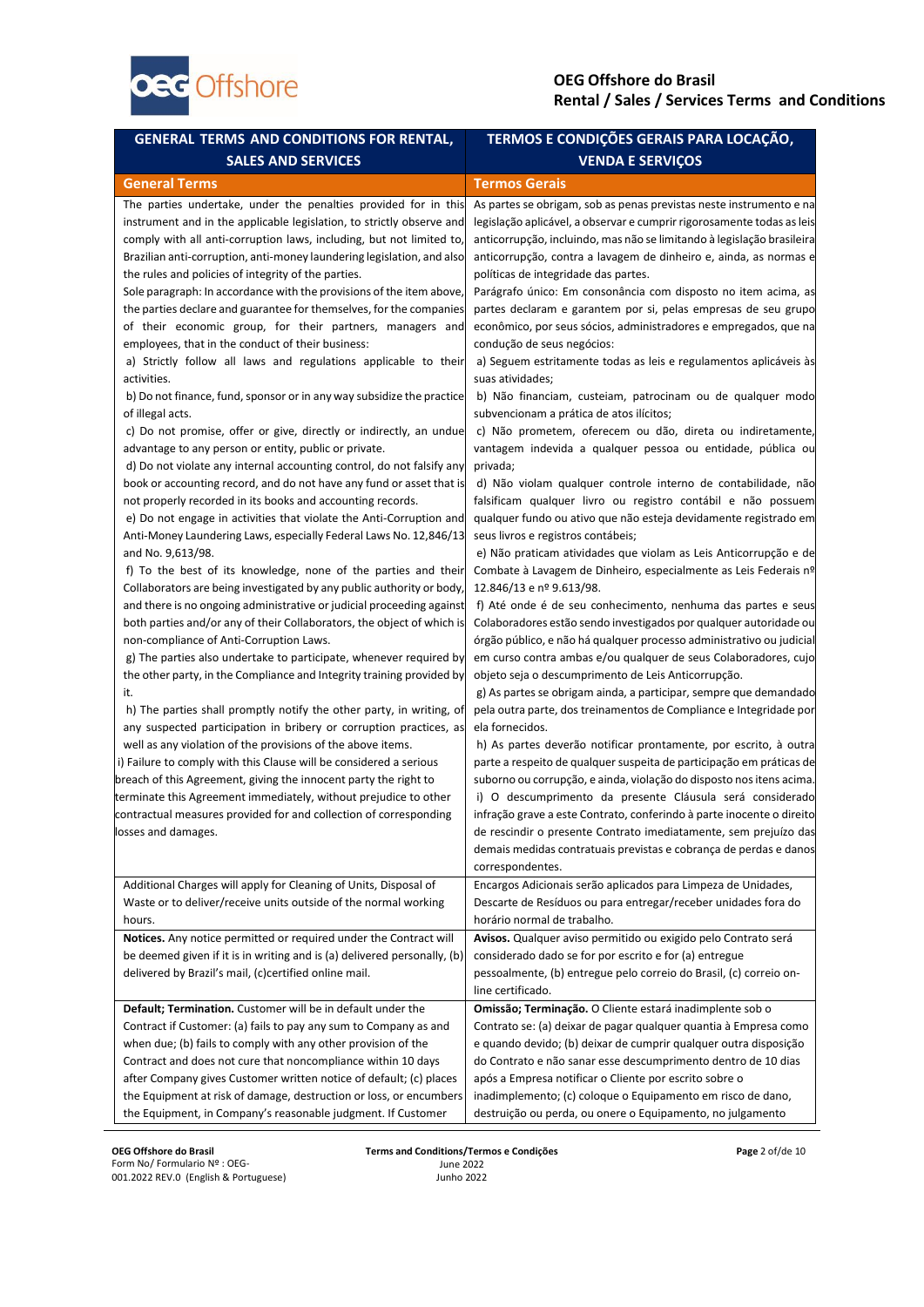

| defaults under the Contract, (x) Company may, in addition to its<br>other rights and remedies under the Contract and applicable law,<br>enter any location where the Equipment is and repossess the<br>Equipment without judicial process or notice, and (y) Customer will<br>pay Company its reasonable attorney's fees and expenses in<br>connection with collecting all amounts due under the Contract,<br>obtaining possession of the Equipment, and defending all Claims<br>arising out of or relating to Customer's breach of the Contract.<br>Customer waives any right of action against Company for any such<br>entry or repossession. All past due amounts will bear interest at the<br>lower of 1% per month or the highest rate allowed by law until paid<br>in full. Company will also have the right to terminate the Contract<br>at any time for Company's convenience by giving Customer written<br>notice of termination, and if Company elects to terminate the<br>Contract, Customer will promptly return the Equipment to<br>Company in accordance with the Contract. | razoável da Empresa. Se o Cliente não cumprir o Contrato, (x) a<br>Empresa poderá, além de seus outros direitos e recursos sob o<br>Contrato e a lei aplicável, entrar em qualquer local onde o<br>Equipamento esteja e recuperar o Equipamento sem processo<br>judicial ou notificação, e (y) Cliente pagará à Empresa seus<br>honorários advocatícios razoáveis e despesas relacionadas à<br>cobrança de todos os valores devidos nos termos do Contrato,<br>obtenção da posse do Equipamento e defesa de todas as<br>Reivindicações decorrentes ou relacionadas à violação do Contrato<br>pelo Cliente. O Cliente renuncia a qualquer direito de ação contra a<br>Empresa por qualquer entrada ou reintegração de posse. Todos os<br>valores vencidos incidirão juros no mínimo de 1% ao mês ou na<br>maior taxa permitida por lei até o pagamento integral. A Empresa<br>também terá o direito de rescindir o Contrato a qualquer momento<br>para conveniência da Empresa, mediante notificação por escrito ao<br>Cliente de rescisão e, se a Empresa optar por rescindir o Contrato,<br>o Cliente devolverá imediatamente o Equipamento à Empresa de |
|-------------------------------------------------------------------------------------------------------------------------------------------------------------------------------------------------------------------------------------------------------------------------------------------------------------------------------------------------------------------------------------------------------------------------------------------------------------------------------------------------------------------------------------------------------------------------------------------------------------------------------------------------------------------------------------------------------------------------------------------------------------------------------------------------------------------------------------------------------------------------------------------------------------------------------------------------------------------------------------------------------------------------------------------------------------------------------------------|-----------------------------------------------------------------------------------------------------------------------------------------------------------------------------------------------------------------------------------------------------------------------------------------------------------------------------------------------------------------------------------------------------------------------------------------------------------------------------------------------------------------------------------------------------------------------------------------------------------------------------------------------------------------------------------------------------------------------------------------------------------------------------------------------------------------------------------------------------------------------------------------------------------------------------------------------------------------------------------------------------------------------------------------------------------------------------------------------------------------------------------------------------------|
|                                                                                                                                                                                                                                                                                                                                                                                                                                                                                                                                                                                                                                                                                                                                                                                                                                                                                                                                                                                                                                                                                           | acordo com o Contrato.                                                                                                                                                                                                                                                                                                                                                                                                                                                                                                                                                                                                                                                                                                                                                                                                                                                                                                                                                                                                                                                                                                                                    |
| Force Majeure. Company will not be liable for delays or failure to<br>perform directly or indirectly resulting from events and causes<br>beyond Company's reasonable control, accidents, acts of God, acts<br>and omissions of any governmental authority, declared or<br>undeclared wars, terrorism, strikes or other labor disputes, fires,<br>floods, earthquakes, storms, epidemics and other natural<br>calamities, changes in the law, and delays in obtaining or the<br>inability to obtain labor, equipment, materials or services through<br>Company's usual sources at normal prices. Dates or times by which<br>Company is required to perform under the Contract shall be<br>postponed automatically for so long as Company is prevented from                                                                                                                                                                                                                                                                                                                                 | Força maior. A Empresa não será responsável por atrasos ou falhas<br>no desempenho direta ou indiretamente resultantes de eventos e<br>causas além do controle razoável da Empresa, acidentes, casos<br>fortuitos, atos e omissões de qualquer autoridade governamental,<br>guerras declaradas ou não, terrorismo, greves ou outras disputas<br>trabalhistas, incêndios, inundações, terremotos, tempestades,<br>epidemias e outras calamidades naturais, mudanças na lei e atrasos<br>na obtenção ou incapacidade de obter mão de obra,<br>equipamentos, materiais ou serviços através das fontes usuais da<br>Empresa a preços normais. As datas ou horários em que a Empresa<br>é obrigada a cumprir o Contrato serão adiadas automaticamente                                                                                                                                                                                                                                                                                                                                                                                                          |
| performing by any act of or failure to act by Customer.                                                                                                                                                                                                                                                                                                                                                                                                                                                                                                                                                                                                                                                                                                                                                                                                                                                                                                                                                                                                                                   | enquanto a Empresa for impedida de cumprir por qualquer ato ou<br>omissão do Cliente.                                                                                                                                                                                                                                                                                                                                                                                                                                                                                                                                                                                                                                                                                                                                                                                                                                                                                                                                                                                                                                                                     |
| <b>Part A: Rental</b>                                                                                                                                                                                                                                                                                                                                                                                                                                                                                                                                                                                                                                                                                                                                                                                                                                                                                                                                                                                                                                                                     |                                                                                                                                                                                                                                                                                                                                                                                                                                                                                                                                                                                                                                                                                                                                                                                                                                                                                                                                                                                                                                                                                                                                                           |
| 1. Scope: Rental of equipment in accordance to DNV 2.7-1<br>standard.                                                                                                                                                                                                                                                                                                                                                                                                                                                                                                                                                                                                                                                                                                                                                                                                                                                                                                                                                                                                                     | Parte A: Locação<br>1. Escopo: Locação de equipamentos de acordo com a norma DNV<br>$2.7 - 1.$                                                                                                                                                                                                                                                                                                                                                                                                                                                                                                                                                                                                                                                                                                                                                                                                                                                                                                                                                                                                                                                            |
| 2. Applicability: If Customer elects to rent Equipment from<br>Company under the Contract, then the Rental Terms and the<br>General Terms will govern the rental of that Equipment.                                                                                                                                                                                                                                                                                                                                                                                                                                                                                                                                                                                                                                                                                                                                                                                                                                                                                                       | 2. Aplicabilidade: Se o Cliente optar por alugar Equipamentos da<br>Empresa sob o Contrato, então estes Termos de Aluguel e os<br>Termos Gerais irão reger o aluguel desse Equipamento.                                                                                                                                                                                                                                                                                                                                                                                                                                                                                                                                                                                                                                                                                                                                                                                                                                                                                                                                                                   |
| 3. No Other Terms. No term or condition of any order or other                                                                                                                                                                                                                                                                                                                                                                                                                                                                                                                                                                                                                                                                                                                                                                                                                                                                                                                                                                                                                             | 3. Sem outros termos. Nenhum termo ou condição de qualquer                                                                                                                                                                                                                                                                                                                                                                                                                                                                                                                                                                                                                                                                                                                                                                                                                                                                                                                                                                                                                                                                                                |
| document from Customer related to the rental of Equipment from                                                                                                                                                                                                                                                                                                                                                                                                                                                                                                                                                                                                                                                                                                                                                                                                                                                                                                                                                                                                                            | pedido ou outro documento do Cliente relacionado ao aluguel de                                                                                                                                                                                                                                                                                                                                                                                                                                                                                                                                                                                                                                                                                                                                                                                                                                                                                                                                                                                                                                                                                            |
| Company will become part of the Contract, and Company objects                                                                                                                                                                                                                                                                                                                                                                                                                                                                                                                                                                                                                                                                                                                                                                                                                                                                                                                                                                                                                             | Equipamento da Empresa se tornará parte do Contrato, e a                                                                                                                                                                                                                                                                                                                                                                                                                                                                                                                                                                                                                                                                                                                                                                                                                                                                                                                                                                                                                                                                                                  |
| to all different and additional terms in Customer's order and other                                                                                                                                                                                                                                                                                                                                                                                                                                                                                                                                                                                                                                                                                                                                                                                                                                                                                                                                                                                                                       | Empresa se opõe a todos os termos diferentes e adicionais no<br>pedido do Cliente e outros documentos. O aluguel de                                                                                                                                                                                                                                                                                                                                                                                                                                                                                                                                                                                                                                                                                                                                                                                                                                                                                                                                                                                                                                       |
| documents. Company's rental of Equipment to Customer is<br>expressly conditioned on Customer's acceptance of the Contract.                                                                                                                                                                                                                                                                                                                                                                                                                                                                                                                                                                                                                                                                                                                                                                                                                                                                                                                                                                | Equipamentos pela Empresa ao Cliente está expressamente<br>condicionado à aceitação do Contrato pelo Cliente.                                                                                                                                                                                                                                                                                                                                                                                                                                                                                                                                                                                                                                                                                                                                                                                                                                                                                                                                                                                                                                             |
| 4. Inspection by Customer. Customer will inspect the Equipment                                                                                                                                                                                                                                                                                                                                                                                                                                                                                                                                                                                                                                                                                                                                                                                                                                                                                                                                                                                                                            | 4. Inspeção pelo Cliente. O Cliente inspecionará o Equipamento e                                                                                                                                                                                                                                                                                                                                                                                                                                                                                                                                                                                                                                                                                                                                                                                                                                                                                                                                                                                                                                                                                          |
| and notify the Company in writing of any problems or deficiencies                                                                                                                                                                                                                                                                                                                                                                                                                                                                                                                                                                                                                                                                                                                                                                                                                                                                                                                                                                                                                         | notificará a Empresa por escrito sobre quaisquer problemas ou                                                                                                                                                                                                                                                                                                                                                                                                                                                                                                                                                                                                                                                                                                                                                                                                                                                                                                                                                                                                                                                                                             |
| within 24 hours. In case of non-communication, the Customer will                                                                                                                                                                                                                                                                                                                                                                                                                                                                                                                                                                                                                                                                                                                                                                                                                                                                                                                                                                                                                          | deficiências dentro de 24 horas. Em caso de não comunicação será                                                                                                                                                                                                                                                                                                                                                                                                                                                                                                                                                                                                                                                                                                                                                                                                                                                                                                                                                                                                                                                                                          |
| be deemed to have accepted the Equipment and verified that it                                                                                                                                                                                                                                                                                                                                                                                                                                                                                                                                                                                                                                                                                                                                                                                                                                                                                                                                                                                                                             | considerado que o Cliente aceitou o Equipamento e verificou que                                                                                                                                                                                                                                                                                                                                                                                                                                                                                                                                                                                                                                                                                                                                                                                                                                                                                                                                                                                                                                                                                           |
| was in good condition and functioning properly.                                                                                                                                                                                                                                                                                                                                                                                                                                                                                                                                                                                                                                                                                                                                                                                                                                                                                                                                                                                                                                           | estava em boas condições e funcionamento adequado.                                                                                                                                                                                                                                                                                                                                                                                                                                                                                                                                                                                                                                                                                                                                                                                                                                                                                                                                                                                                                                                                                                        |
| 5. Inspection by Company. Company will be entitled to inspect,                                                                                                                                                                                                                                                                                                                                                                                                                                                                                                                                                                                                                                                                                                                                                                                                                                                                                                                                                                                                                            | 5. Inspeção pela Empresa. A Empresa terá o direito de inspecionar                                                                                                                                                                                                                                                                                                                                                                                                                                                                                                                                                                                                                                                                                                                                                                                                                                                                                                                                                                                                                                                                                         |
| and to observe the use of, the Equipment wherever it is located at<br>any time during the Rental Period, but Company will not have any                                                                                                                                                                                                                                                                                                                                                                                                                                                                                                                                                                                                                                                                                                                                                                                                                                                                                                                                                    | e observar o uso do Equipamento onde quer que esteja localizado<br>a qualquer momento durante o Período de Locação, mas a                                                                                                                                                                                                                                                                                                                                                                                                                                                                                                                                                                                                                                                                                                                                                                                                                                                                                                                                                                                                                                 |
| obligation to do so. Company will give Customer 48 hours prior                                                                                                                                                                                                                                                                                                                                                                                                                                                                                                                                                                                                                                                                                                                                                                                                                                                                                                                                                                                                                            | Empresa não terá nenhuma obrigação de fazê-lo. A Empresa                                                                                                                                                                                                                                                                                                                                                                                                                                                                                                                                                                                                                                                                                                                                                                                                                                                                                                                                                                                                                                                                                                  |
| notice of its intention to inspect the Equipment or observe its use,                                                                                                                                                                                                                                                                                                                                                                                                                                                                                                                                                                                                                                                                                                                                                                                                                                                                                                                                                                                                                      | notificará o Cliente com 48 horas de antecedência de sua intenção                                                                                                                                                                                                                                                                                                                                                                                                                                                                                                                                                                                                                                                                                                                                                                                                                                                                                                                                                                                                                                                                                         |
| and Customer will provide Company access to do so. Additionally,                                                                                                                                                                                                                                                                                                                                                                                                                                                                                                                                                                                                                                                                                                                                                                                                                                                                                                                                                                                                                          | de inspecionar o Equipamento ou observar seu uso, e o Cliente                                                                                                                                                                                                                                                                                                                                                                                                                                                                                                                                                                                                                                                                                                                                                                                                                                                                                                                                                                                                                                                                                             |

**OEG Offshore do Brasil** Form No/ Formulario Nº : OEG-001.2022 REV.0 (English & Portuguese) **Terms and Conditions/Termos e Condições** June 2022 Junho 2022

**Page** 3 of/de 10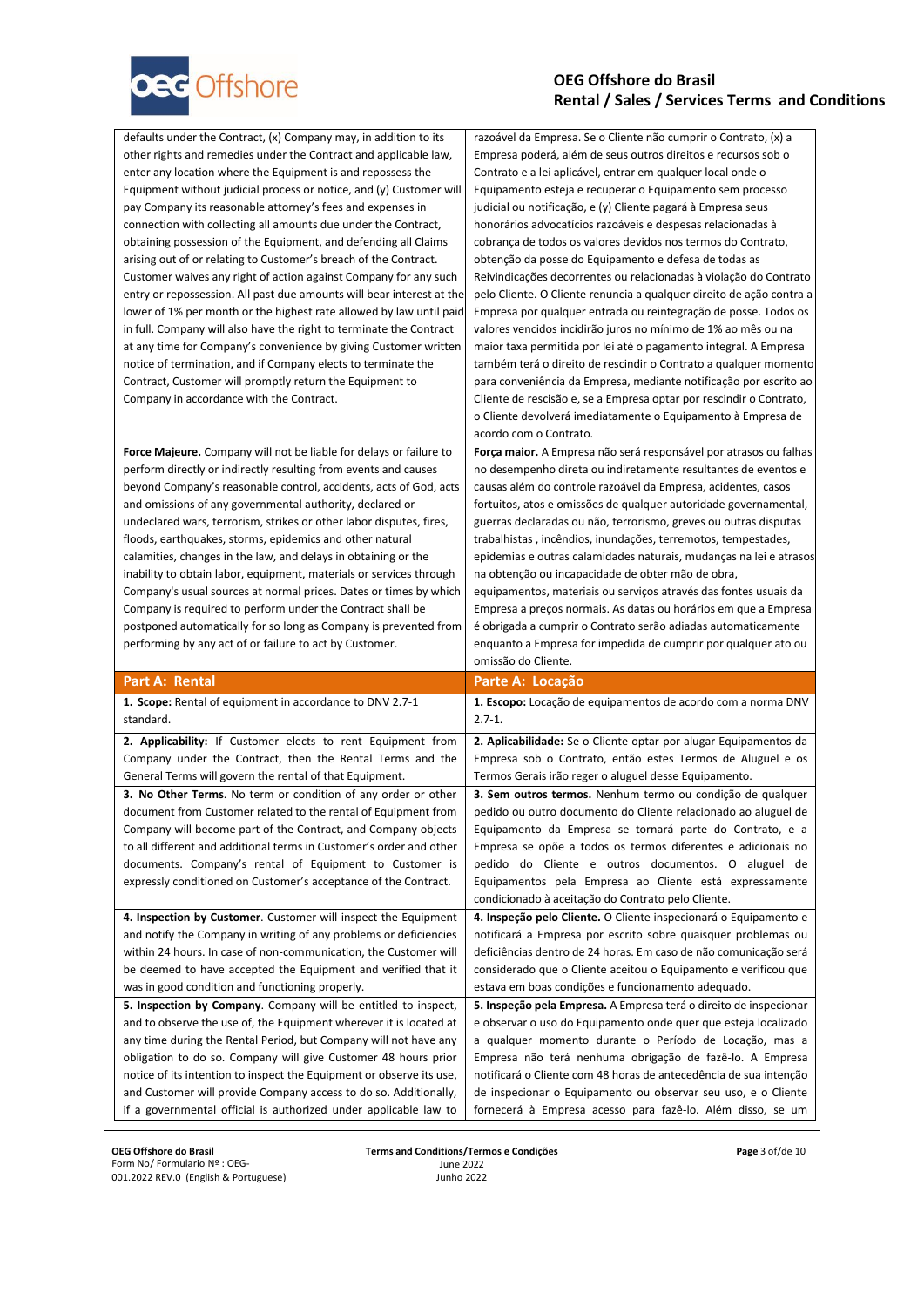

| possession, and the governmental official notifies Customer that it<br>inspecionar o Equipamento enquanto o Equipamento estiver em<br>wishes to do so, Customer will notify Company of that request,<br>posse da Empresa, e o funcionário do governo notificar o Cliente<br>and, unless Company directs Customer otherwise, will provide the<br>de que deseja fazê-lo, o Cliente notificará a Empresa sobre essa<br>governmental official access to do so.<br>solicitação e, a menos que a Empresa oriente o Cliente caso |  |
|---------------------------------------------------------------------------------------------------------------------------------------------------------------------------------------------------------------------------------------------------------------------------------------------------------------------------------------------------------------------------------------------------------------------------------------------------------------------------------------------------------------------------|--|
|                                                                                                                                                                                                                                                                                                                                                                                                                                                                                                                           |  |
|                                                                                                                                                                                                                                                                                                                                                                                                                                                                                                                           |  |
|                                                                                                                                                                                                                                                                                                                                                                                                                                                                                                                           |  |
|                                                                                                                                                                                                                                                                                                                                                                                                                                                                                                                           |  |
| contrário, fornecerá ao funcionário governamental acesso para                                                                                                                                                                                                                                                                                                                                                                                                                                                             |  |
| fazê-lo.                                                                                                                                                                                                                                                                                                                                                                                                                                                                                                                  |  |
| 6. Rent, Fees and Payment. Unless a different start date is<br>6. Aluguel, Taxas e Pagamento. A menos que uma data de início                                                                                                                                                                                                                                                                                                                                                                                              |  |
| specified in the Contract, the rental period for the Equipment<br>diferente seja especificada no Contrato, o período de aluguel do                                                                                                                                                                                                                                                                                                                                                                                        |  |
| ("Rental Period") starts on the moment which customer request<br>Equipamento ("Período de Locação") começa no momento em que                                                                                                                                                                                                                                                                                                                                                                                              |  |
| for reservation of equipment and ends when Customer delivers the<br>o cliente solicita a reserva do equipamento e termina quando o                                                                                                                                                                                                                                                                                                                                                                                        |  |
| Cliente entrega o Equipamento à Empresa nas instalações da<br>Equipment to Company at Company's facilities (unless a different                                                                                                                                                                                                                                                                                                                                                                                            |  |
| Empresa (a menos que um local de devolução diferente e custo de<br>return location and demobilization cost is specified in the                                                                                                                                                                                                                                                                                                                                                                                            |  |
| Contract). Company will calculate the rent Customer owes based<br>desmobilização é especificado no Contrato). A Empresa calculará o                                                                                                                                                                                                                                                                                                                                                                                       |  |
| on the applicable daily rate. Company will invoice Customer at the<br>aluguel devido pelo Cliente com base na taxa diária aplicável. A                                                                                                                                                                                                                                                                                                                                                                                    |  |
| end of the agreed measurement period. Company's failure to<br>Empresa irá faturar o Cliente no final do período de medição                                                                                                                                                                                                                                                                                                                                                                                                |  |
| invoice Customer for an amount due will not be a waiver of that<br>acordado. A falha da Empresa em faturar ao Cliente um valor                                                                                                                                                                                                                                                                                                                                                                                            |  |
| amount, and Company may invoice Customer for that amount at a<br>devido não será uma renúncia desse valor, e a Empresa poderá                                                                                                                                                                                                                                                                                                                                                                                             |  |
| later date.<br>faturar o Cliente por esse valor posteriormente.                                                                                                                                                                                                                                                                                                                                                                                                                                                           |  |
| 7. Minimum rental period: The minimum rental period required is<br>7. Período mínimo de aluguel: O período mínimo de aluguel                                                                                                                                                                                                                                                                                                                                                                                              |  |
| exigido é de 30 dias consecutivos (a menos que um período maior<br>30 consecutive days (unless a longer period is specified in the                                                                                                                                                                                                                                                                                                                                                                                        |  |
| seja especificado no contrato) a partir da data de reserva da(s)<br>contract) from the date of reservation of the contracted unit(s). If                                                                                                                                                                                                                                                                                                                                                                                  |  |
| the return of rented equipment occurs in a period lower than the<br>unidade(s) contratada(s). Caso a devolução do equipamento                                                                                                                                                                                                                                                                                                                                                                                             |  |
| agreed in the minimum lease, OEG Offshore immediately will issue<br>alugado ocorra em prazo inferior ao acordado no contrato mínimo                                                                                                                                                                                                                                                                                                                                                                                       |  |
|                                                                                                                                                                                                                                                                                                                                                                                                                                                                                                                           |  |
| an invoice contemplating 100% of the daily rates for the difference<br>de locação, a OEG Offshore emitirá imediatamente uma fatura                                                                                                                                                                                                                                                                                                                                                                                        |  |
| between the minimum number of daily contracted and the number<br>contemplando 100% das diárias pela diferença entre o número                                                                                                                                                                                                                                                                                                                                                                                              |  |
| mínimo de diárias contratadas e o número de diárias utilizadas até<br>of daily rates used until the return date of the equipment.                                                                                                                                                                                                                                                                                                                                                                                         |  |
| a data de devolução do equipamento.                                                                                                                                                                                                                                                                                                                                                                                                                                                                                       |  |
| 8. Release of equipment: The equipment will only be released to<br>3. Liberação do equipamento: O(s) equipamento(s) só será(ão)                                                                                                                                                                                                                                                                                                                                                                                           |  |
| the customer upon receipt of the signed commercial proposal<br>liberado(s) para o cliente mediante recebimento do acordo                                                                                                                                                                                                                                                                                                                                                                                                  |  |
| and/or the global PO considering the total number of days<br>comercial assinado e/ou da PO global considerando o total de                                                                                                                                                                                                                                                                                                                                                                                                 |  |
| contracted per equipment.<br>diárias contratadas por equipamento.                                                                                                                                                                                                                                                                                                                                                                                                                                                         |  |
| 4. Impostos: A diária de locação já contempla os impostos de PIS e<br><b>9. Taxes:</b> The rental rate already includes PIS and COFINS taxes.                                                                                                                                                                                                                                                                                                                                                                             |  |
| COFINS.                                                                                                                                                                                                                                                                                                                                                                                                                                                                                                                   |  |
| 10. Payment term: 30 days after the invoice is issued, together<br>5. Forma de Pagamento: 30 dias após a emissão da fatura,                                                                                                                                                                                                                                                                                                                                                                                               |  |
| with the deposit instruction or bank slip.<br>juntamente com a instrução de depósito ou boleto bancário.                                                                                                                                                                                                                                                                                                                                                                                                                  |  |
| After the due date, we will charge interest of 1% per month until<br>Após a data de vencimento, cobraremos juros de 1% ao mês até                                                                                                                                                                                                                                                                                                                                                                                         |  |
| the pending issue is settled and a fine of 10% on the value of the<br>que a pendência seja regularizada e uma multa de 10% sobre o                                                                                                                                                                                                                                                                                                                                                                                        |  |
| valor da fatura.<br>invoice.                                                                                                                                                                                                                                                                                                                                                                                                                                                                                              |  |
| 11. Transportation: All transport of rented equipment between<br>6. Transporte: Todo o transporte dos equipamentos alugados                                                                                                                                                                                                                                                                                                                                                                                               |  |
| the customer's facility and the OEG Offshore facility will be the<br>entre as instalações do cliente e as instalações da empresa será de                                                                                                                                                                                                                                                                                                                                                                                  |  |
| responsibility of the customer (unless a different agreement is<br>responsabilidade do cliente (a menos que um acordo diferente seja                                                                                                                                                                                                                                                                                                                                                                                      |  |
| specified in the contract).<br>especificado no contrato).                                                                                                                                                                                                                                                                                                                                                                                                                                                                 |  |
| 12. Return of Equipment; Responsibility for Damage. Customer<br>12. Devolução de Equipamentos; Responsabilidade por Danos. O                                                                                                                                                                                                                                                                                                                                                                                              |  |
| will return the Equipment to Company at the end of the Rental<br>Cliente devolverá o Equipamento à Empresa no final do Período de                                                                                                                                                                                                                                                                                                                                                                                         |  |
| Period in good condition and proper working order, normal wear<br>Locação em boas condições e funcionamento adequado, sendo                                                                                                                                                                                                                                                                                                                                                                                               |  |
| and tear excepted. Customer will be responsible for and will pay<br>tolerado o desgaste normal. O Cliente será responsável e pagará                                                                                                                                                                                                                                                                                                                                                                                       |  |
| within 30 days after receiving Company's invoice, all of Company's<br>no prazo de 30 dias após o recebimento da fatura da Empresa,                                                                                                                                                                                                                                                                                                                                                                                        |  |
| costs to repair any damage or to replace any missing/damage part.<br>todos os custos da Empresa para reparar qualquer dano ou                                                                                                                                                                                                                                                                                                                                                                                             |  |
| substituir qualquer peça faltante/danificada. O Cliente continuará<br>Customer will continue to pay Company the applicable rental rate                                                                                                                                                                                                                                                                                                                                                                                    |  |
| a pagar à Empresa a taxa de aluguel aplicável em qualquer<br>on any Equipment that is lost, stolen, destroyed, or damaged until                                                                                                                                                                                                                                                                                                                                                                                           |  |
| Customer pays Company the amount due under this Section.<br>Equipamento perdido, roubado, destruído ou danificado até que o                                                                                                                                                                                                                                                                                                                                                                                               |  |
| Notwithstanding the foregoing, if Company determines, that it is<br>Cliente pague à Empresa o valor devido sob esta Seção. Não                                                                                                                                                                                                                                                                                                                                                                                            |  |
| not practical to repair the Equipment, then Section 13 of these<br>obstante o acima exposto, se a Empresa determinar que não é<br>prático reparar o Equipamento, a Seção 13 destes Termos de<br>Rental Terms will apply.                                                                                                                                                                                                                                                                                                  |  |

**OEG Offshore do Brasil** Form No/ Formulario Nº : OEG-001.2022 REV.0 (English & Portuguese) **Terms and Conditions/Termos e Condições** June 2022 Junho 2022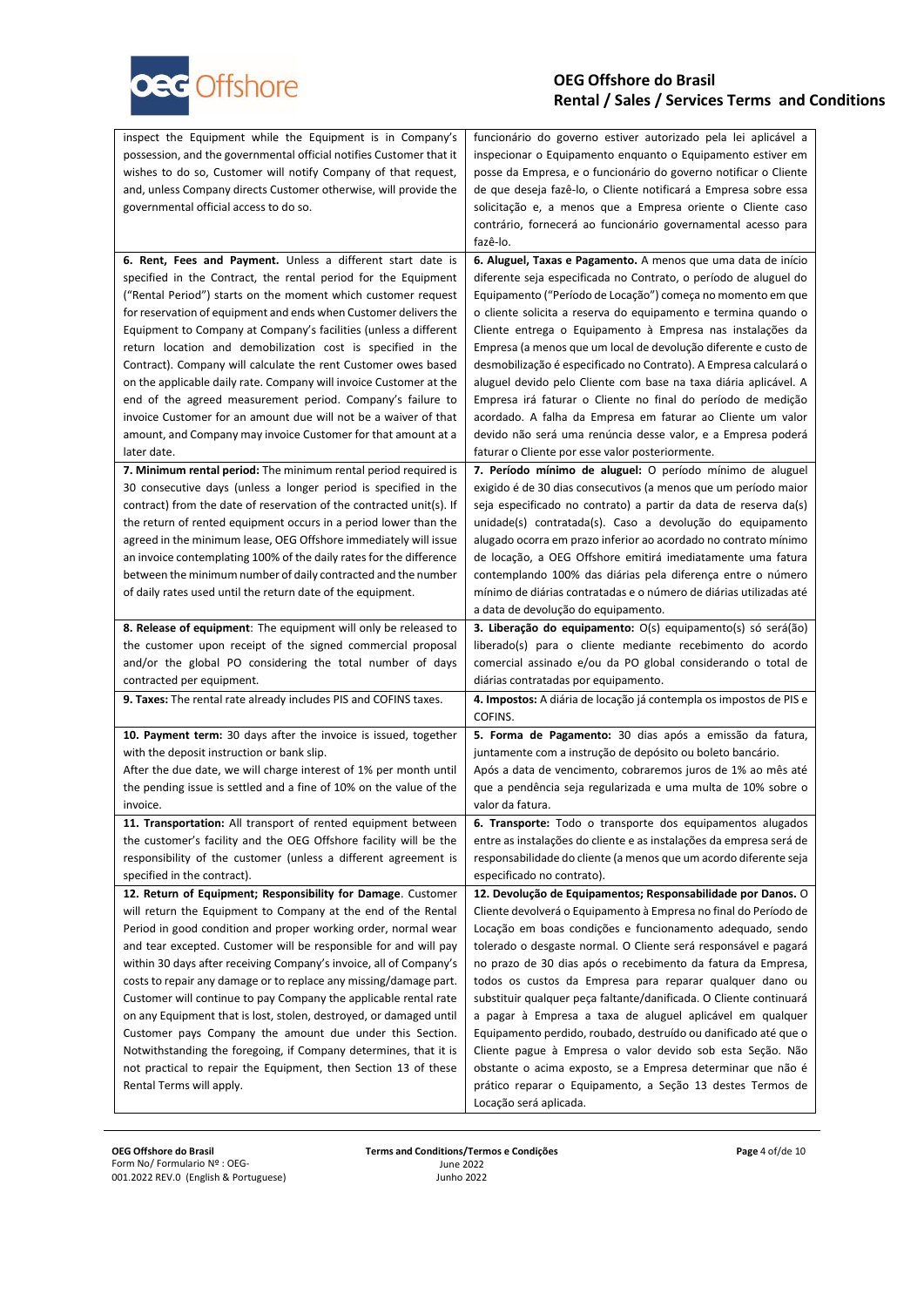

| 13. Responsibility for Loss. During the Rental Period, Customer                                                                         | 13. Responsabilidade por Perdas. Durante o Período de Locação,                                                                     |
|-----------------------------------------------------------------------------------------------------------------------------------------|------------------------------------------------------------------------------------------------------------------------------------|
| assumes full responsibility for the Equipment and all risk of loss                                                                      | o Cliente assume total responsabilidade pelo Equipamento e todos                                                                   |
| with respect to the Equipment. During the Rental Period, if the                                                                         | os riscos de perda com relação ao Equipamento. Durante o Período                                                                   |
| Equipment is lost, stolen, destroyed, or damaged to an extent that                                                                      | de Aluguel, se o Equipamento for perdido, roubado, destruído ou                                                                    |
| Company determines, that it is not practical to repair the                                                                              | danificado na medida em que a Empresa determinar que não é                                                                         |
| Equipment, Company will invoice Customer for the full cost of new                                                                       | prático reparar o Equipamento, a Empresa cobrará do Cliente o                                                                      |
| replacement Equipment, and Customer will pay Company the                                                                                | custo total do novo Equipamento de substituição, e o Cliente                                                                       |
| invoiced amount within 30 days after the date of the invoice.                                                                           | pagará à Empresa o valor faturado no prazo de 30 dias após a data                                                                  |
| Customer will continue to pay Company the applicable rental rate                                                                        | da fatura. O Cliente continuará a pagar à Empresa a taxa de aluguel                                                                |
| on any Equipment that is lost, stolen, destroyed, or damaged until                                                                      | aplicável em qualquer Equipamento perdido, roubado, destruído                                                                      |
| Customer pays Company the amount due under this Section.                                                                                | ou danificado até que o Cliente pague à Empresa o valor devido                                                                     |
|                                                                                                                                         | sob esta Seção.                                                                                                                    |
| 14. Insurance. It is the responsibility of the customer from the                                                                        | Seguros. É de responsabilidade do cliente desde a coleta do<br>14.                                                                 |
| collection of equipment at the company facilities to the return of                                                                      | equipamento nas instalações da empresa até a devolução do                                                                          |
| the equipment at the company facilities, the contracting of:                                                                            | equipamento nas instalações da empresa, a contratação de:                                                                          |
|                                                                                                                                         |                                                                                                                                    |
| ⋗<br>Commercial general liability insurance with a non-                                                                                 | ⋗<br>Seguro RC - Responsabilidade Civil - Operações, com                                                                           |
| return clause against company.                                                                                                          | cláusula de não regresso contra a empresa;                                                                                         |
| Miscellaneous Risks or property damage insurance – of<br>➤                                                                              | ➤<br>Seguro RD - Riscos Diversos - dos Equipamentos, pelo                                                                          |
| the Equipment, for the new replacement value of the                                                                                     | valor de reposição do equipamento, tendo como                                                                                      |
| equipment, with company as the exclusive beneficiary.                                                                                   | beneficiário exclusivo a empresa.                                                                                                  |
|                                                                                                                                         |                                                                                                                                    |
| NOTE.: In any event and circumstances in which the customer                                                                             | OBS.: Em qualquer hipótese e circunstâncias em que o locatário                                                                     |
| does not contract the insurance mentioned above, he will be                                                                             | não contratar os seguros mencionados acima, responderá pelo                                                                        |
| responsible for the equipment as if it were insured.                                                                                    | equipamento como se segurado fosse.                                                                                                |
| 15. Added Value to Rental of company units:                                                                                             | 15. Valor agregado atrelados a locação dos equipamentos OEG:                                                                       |
| Management of certificates and documents related to<br>$\bullet$                                                                        | Gerenciamento de certificações e documentos relativas<br>$\bullet$                                                                 |
| CCU and accessories.                                                                                                                    | ao contentor e seus acessórios;                                                                                                    |
| Visual Inspection related to CCU and accessories at<br>$\bullet$                                                                        | Inspeção visual completa dos equipamentos e seus<br>$\bullet$                                                                      |
| OEG facility: on shipment for operation / on return                                                                                     | acessórios na base OEG: na remessa para operação / no                                                                              |
| from operation, including:                                                                                                              | retorno da operação, incluindo:                                                                                                    |
| ⋗<br>Update of the identification plates.                                                                                               | ➤<br>Atualização das plaquetas de identificação do                                                                                 |
| Painting the eyes with reflective paint.<br>⋗                                                                                           | contentor e seus acessórios;                                                                                                       |
| ⋗<br>Slings preservation (If applicable).                                                                                               | ➤<br>Pintura dos olhais com tinta refletiva;                                                                                       |
| ⋗<br>Damage report of equipment (If applicable).                                                                                        | ➤<br>Preservação de eslinga (se aplicável);                                                                                        |
|                                                                                                                                         | ➤<br>Relatório de Danos ao Equipamento (se aplicável).                                                                             |
|                                                                                                                                         |                                                                                                                                    |
| 16. Periodical Visual Inspection and Test: The periodic visual and<br>NDT inspections to be carried out in accordance with the DNV 2.7- | 8. Inspeção visual periódica e Ensaio não destrutivo (END) : As<br>inspeções periódicas visuais e END a serem realizadas de acordo |
| 1 rules and standards are the responsibility of company and must                                                                        | com as regras e normas DNV 2.7-1 são de responsabilidade da                                                                        |
| be within their validity periods. They will be held in company                                                                          | empresa e devem estar dentro dos seus prazos de validade. Eles                                                                     |
| facilities and transportation costs for the equipment and their                                                                         | serão realizados nas instalações da empresa e os custos de                                                                         |
| respective sling to reach the company facilities during the rental                                                                      | transporte para que o(s) equipamento(s) e suas respectivas                                                                         |
| period will be on customer.                                                                                                             | eslinga(s) cheguem até a empresa durante o período de locação                                                                      |
|                                                                                                                                         | serão arcados pelo cliente.                                                                                                        |
|                                                                                                                                         |                                                                                                                                    |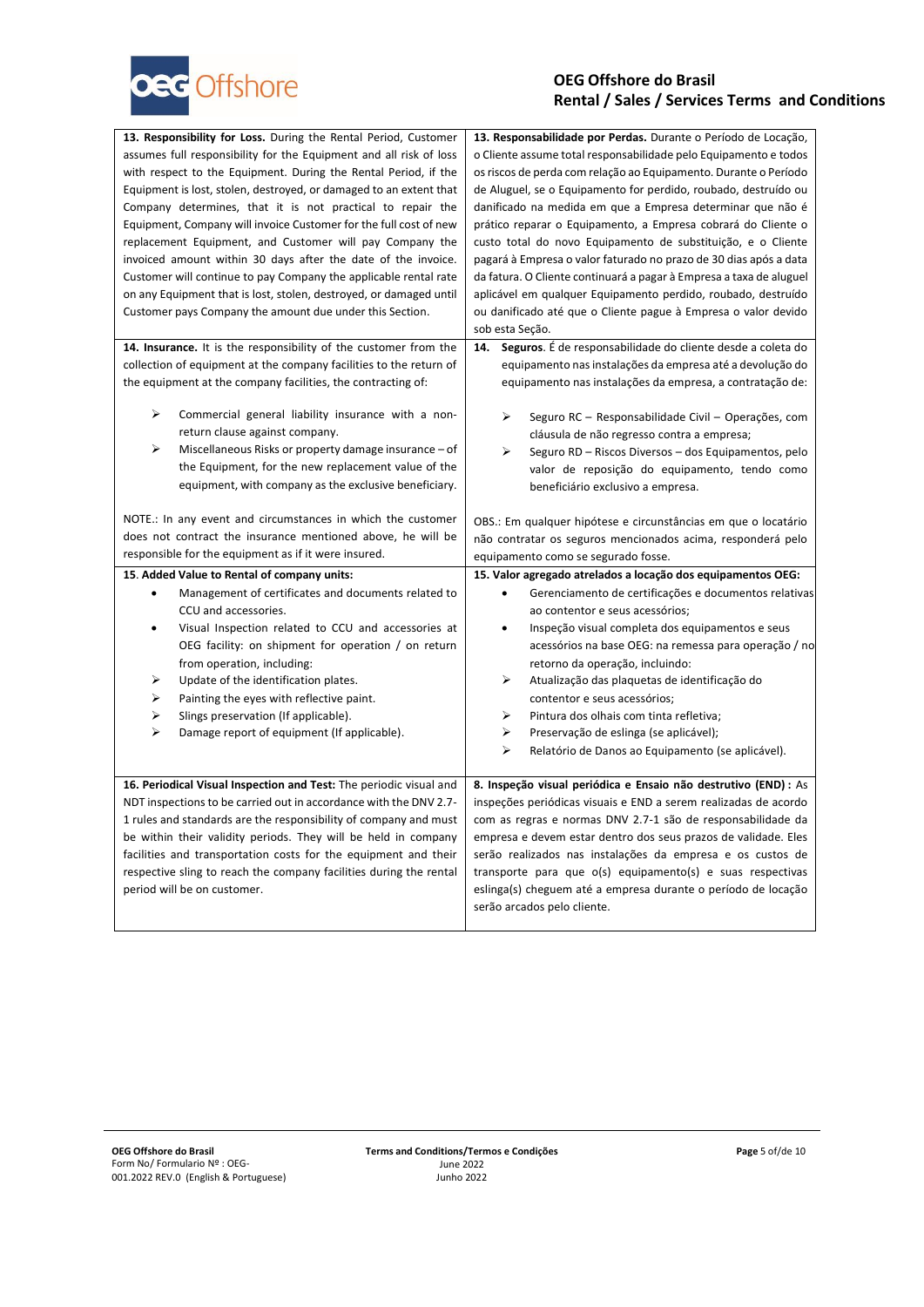

| 17. Leak proofness Test and Hydrostatic Test:                                                                                                                                                                                                                                                                                                                                                                                                                                                                                                                                                                                                                                                                                                                                                                                                                                                         | 9. Teste de Estanqueidade e Hidrostático:                                                                                                                                                                                                                                                                                                                                                                                                                                                                                                                                                                                                                                                                                                                                                                                                                                                                                                                                      |
|-------------------------------------------------------------------------------------------------------------------------------------------------------------------------------------------------------------------------------------------------------------------------------------------------------------------------------------------------------------------------------------------------------------------------------------------------------------------------------------------------------------------------------------------------------------------------------------------------------------------------------------------------------------------------------------------------------------------------------------------------------------------------------------------------------------------------------------------------------------------------------------------------------|--------------------------------------------------------------------------------------------------------------------------------------------------------------------------------------------------------------------------------------------------------------------------------------------------------------------------------------------------------------------------------------------------------------------------------------------------------------------------------------------------------------------------------------------------------------------------------------------------------------------------------------------------------------------------------------------------------------------------------------------------------------------------------------------------------------------------------------------------------------------------------------------------------------------------------------------------------------------------------|
| The Leak proofness Test and hydrostatic tests to be<br>carried out in accordance with the IMDG Code rules<br>and standards are of responsibility of company and<br>must be within their validity periods. They will be held<br>in company facilities and transportation costs for the<br>equipment to reach the company facilities during the<br>rental period will be on customer.                                                                                                                                                                                                                                                                                                                                                                                                                                                                                                                   | Os testes de estanqueidade e hidrostático a serem<br>realizadas de acordo com as regras e normas IMDG<br>Code são de responsabilidade da empresa e devem<br>estar dentro dos seus prazos de validade. Eles serão<br>realizados nas instalações da empresa e os custos de<br>transporte para que o(s) equipamento(s) e sua(s)<br>respectiva(s) eslinga(s) cheguem até a empresa<br>durante o período de locação serão arcados pelo                                                                                                                                                                                                                                                                                                                                                                                                                                                                                                                                              |
| Test periodicities:                                                                                                                                                                                                                                                                                                                                                                                                                                                                                                                                                                                                                                                                                                                                                                                                                                                                                   | Cliente.                                                                                                                                                                                                                                                                                                                                                                                                                                                                                                                                                                                                                                                                                                                                                                                                                                                                                                                                                                       |
| Leak proofness Test - 2.5 years<br>⋗                                                                                                                                                                                                                                                                                                                                                                                                                                                                                                                                                                                                                                                                                                                                                                                                                                                                  |                                                                                                                                                                                                                                                                                                                                                                                                                                                                                                                                                                                                                                                                                                                                                                                                                                                                                                                                                                                |
| ⋗<br>Hydrostatic Test - 5 years                                                                                                                                                                                                                                                                                                                                                                                                                                                                                                                                                                                                                                                                                                                                                                                                                                                                       | Periodicidades dos testes:<br>٠                                                                                                                                                                                                                                                                                                                                                                                                                                                                                                                                                                                                                                                                                                                                                                                                                                                                                                                                                |
|                                                                                                                                                                                                                                                                                                                                                                                                                                                                                                                                                                                                                                                                                                                                                                                                                                                                                                       | ⋗<br>Teste de Estanqueidade - 2,5 anos                                                                                                                                                                                                                                                                                                                                                                                                                                                                                                                                                                                                                                                                                                                                                                                                                                                                                                                                         |
|                                                                                                                                                                                                                                                                                                                                                                                                                                                                                                                                                                                                                                                                                                                                                                                                                                                                                                       | ⋗<br>Teste Hidrostático – 5 anos                                                                                                                                                                                                                                                                                                                                                                                                                                                                                                                                                                                                                                                                                                                                                                                                                                                                                                                                               |
| 18. Maintenance:                                                                                                                                                                                                                                                                                                                                                                                                                                                                                                                                                                                                                                                                                                                                                                                                                                                                                      | 10. Manutenção:                                                                                                                                                                                                                                                                                                                                                                                                                                                                                                                                                                                                                                                                                                                                                                                                                                                                                                                                                                |
| The costs related to the repair of the wear and tear of<br>the equipment caused by the normal operational use<br>inherent to the activity of the customer within the<br>rental period will be borne by comany and the<br>transport costs for the equipment to arrive to the<br>company facilities to perform the services will be<br>borne by the customer.<br>OEG Offshore will carry out a visual inspection of the<br>equipment and its accessories upon return from the<br>rent/operation and if any damage caused by misuse is<br>identified, a non-compliance report (RNC) and a<br>proposal with the costs of repair will be presented to<br>the customer.<br>Any repair, repair and/or maintenance of the<br>equipment and its accessories at a mechanical level<br>will be done exclusively by company, being prohibited<br>the execution of any repair by customer and/or third<br>parties. | Os custos referentes ao reparo dos desgastes dos<br>equipamentos causados pelo uso operacional normal<br>(wear and tear) inerente a atividade do cliente dentro<br>do período de locação serão arcados pela empresa e os<br>custos de transporte para que o(s) equipamentos(s)<br>cheguem até a empresa para realização dos serviços<br>serão arcados pelo cliente.<br>A empresa realizará a inspeção visual dos<br>equipamentos e seus acessórios no retorno da<br>locação/operação e caso seja identificado alguma<br>avaria causada por mau uso dos mesmos, será<br>apresentado ao cliente um relatório de não<br>conformidade (RNC) e uma proposta com os custos do<br>reparo.<br>Qualquer reparo, conserto e/ou manutenção dos<br>٠<br>equipamentos e seus acessórios a nível mecânico será<br>feito exclusivamente pela empresa, sendo vedada a<br>execução de qualquer reparo pelo cliente/ou por<br>terceiros.                                                         |
| 19. Customer's obligations:                                                                                                                                                                                                                                                                                                                                                                                                                                                                                                                                                                                                                                                                                                                                                                                                                                                                           | 19. Obrigações do Cliente:                                                                                                                                                                                                                                                                                                                                                                                                                                                                                                                                                                                                                                                                                                                                                                                                                                                                                                                                                     |
| Maintain strict control over the movement of<br>equipment during the rental period, including, without<br>limitation, sending and returning them to third-party<br>operating units.<br>Use solid and/or liquid products compatible with the<br>constructive properties of the equipment, committing<br>to indemnify OEG for any damage caused to the<br>Equipment due to the use of non-compatible products.<br>Properly use the equipment in accordance with it<br>٠<br>project and limits.<br>Indemnify OEG for any damage caused by misuse<br>caused to the equipment and its accessories.<br>Return the equipment free of waste, either at the end<br>of the minimum rental Period or to pass through the<br>facilities<br>inspection/maintenance<br>for<br>company<br>purposes.<br>Notify company of any breakdowns and/or damage to<br>equipment during the rental period.                      | Manter estrito controle sobre a movimentação dos<br>٠<br>Equipamentos durante o período de locação, incluindo,<br>sem limitação, o envio e retorno deles para unidades<br>operacionais de terceiros;<br>Usar produtos sólidos e/ou líquidos compatíveis com as<br>propriedades<br>dos<br>Equipamentos,<br>construtivas<br>comprometendo-se a indenizar a OEG por todo e<br>qualquer dano causado aos Equipamentos em virtude de<br>uso de produtos não compatíveis;<br>Usar adequadamente os Equipamentos de acordo com o<br>$\bullet$<br>projeto e limites;<br>Indenizar a OEG por quaisquer avarias por mau uso<br>$\bullet$<br>causadas aos Equipamentos e seus acessórios;<br>Devolver os Equipamentos livre de resíduos, seja ao final<br>٠<br>do Período Mínimo de Locação ou para passagem pela<br>base empresa para fins de inspeção/manutenção;<br>Comunicar à empresa toda e qualquer avaria e/ou dano<br>$\bullet$<br>ao equipamento durante do período de locação. |
| Keep all OEG equipment in good condition.                                                                                                                                                                                                                                                                                                                                                                                                                                                                                                                                                                                                                                                                                                                                                                                                                                                             | Manter todos os equipamentos OEG em boas condições.                                                                                                                                                                                                                                                                                                                                                                                                                                                                                                                                                                                                                                                                                                                                                                                                                                                                                                                            |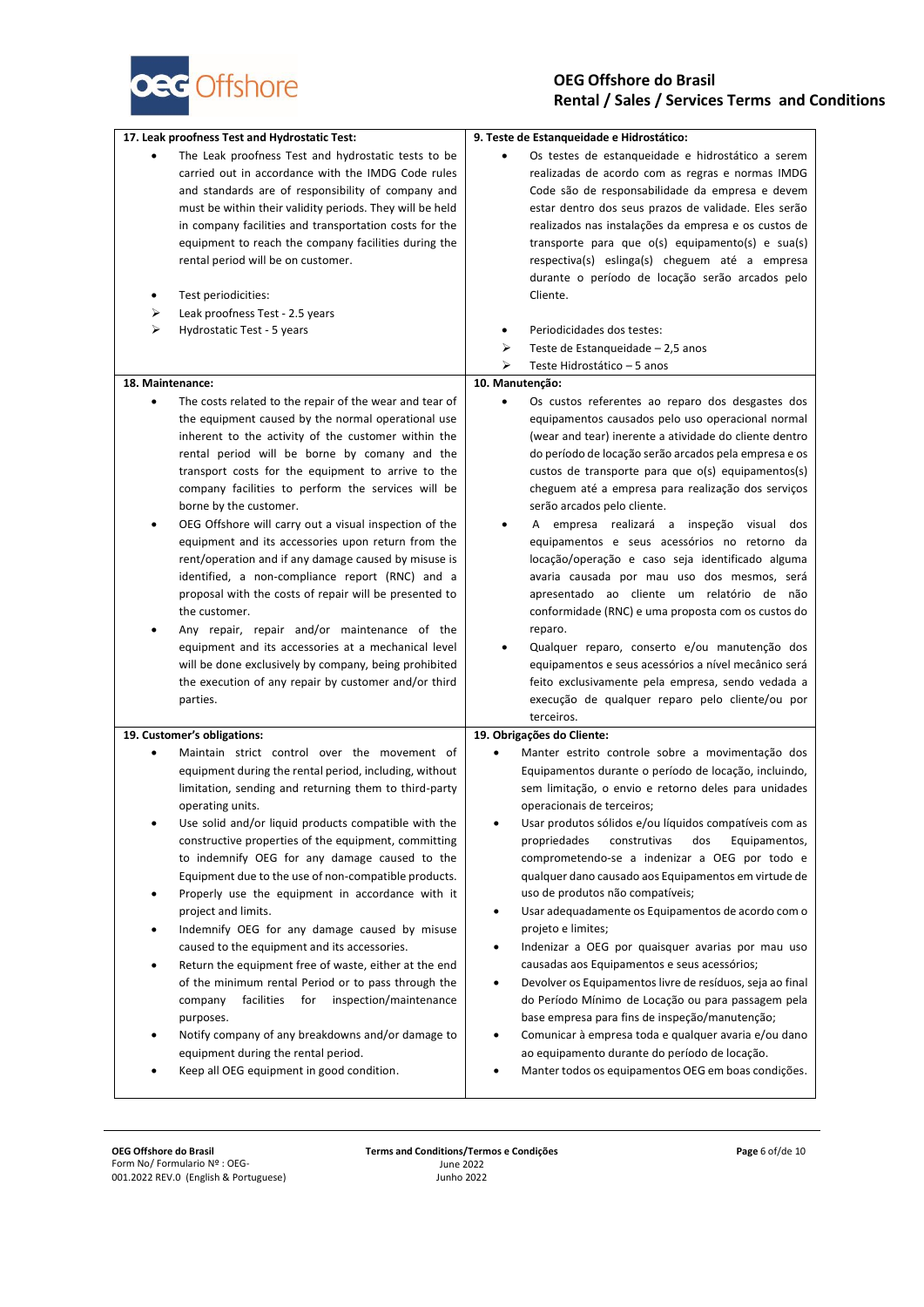

| 20. Confidentiality: Any specification of piece of equipment                                                                                                                                                                                                                                                                                                                                                                                                                                                                                                                            | 20. Confidencialidade: Qualquer especificação de equipamento                                                                                                                                                                                                                                                                                                                                                                                                                                                                                                                                                                   |
|-----------------------------------------------------------------------------------------------------------------------------------------------------------------------------------------------------------------------------------------------------------------------------------------------------------------------------------------------------------------------------------------------------------------------------------------------------------------------------------------------------------------------------------------------------------------------------------------|--------------------------------------------------------------------------------------------------------------------------------------------------------------------------------------------------------------------------------------------------------------------------------------------------------------------------------------------------------------------------------------------------------------------------------------------------------------------------------------------------------------------------------------------------------------------------------------------------------------------------------|
| supplied by company to customer or specifically produced for                                                                                                                                                                                                                                                                                                                                                                                                                                                                                                                            | fornecido pela empresa ao cliente ou produzido especificamente                                                                                                                                                                                                                                                                                                                                                                                                                                                                                                                                                                 |
| together with ideas, copyright, design rights, or any other                                                                                                                                                                                                                                                                                                                                                                                                                                                                                                                             | para ideias conjuntas, direitos autorais, direitos de design ou                                                                                                                                                                                                                                                                                                                                                                                                                                                                                                                                                                |
| intellectual property rights pertaining thereto shall be exclusive                                                                                                                                                                                                                                                                                                                                                                                                                                                                                                                      | quaisquer outros direitos de propriedade intelectual pertinentes                                                                                                                                                                                                                                                                                                                                                                                                                                                                                                                                                               |
| property of company. The customer shall not disclose to any third-                                                                                                                                                                                                                                                                                                                                                                                                                                                                                                                      | serão de propriedade exclusiva da empresa. O cliente não deve                                                                                                                                                                                                                                                                                                                                                                                                                                                                                                                                                                  |
| party company such specification or the specification of such piece                                                                                                                                                                                                                                                                                                                                                                                                                                                                                                                     | divulgar a nenhuma empresa terceirizada tal especificação ou a                                                                                                                                                                                                                                                                                                                                                                                                                                                                                                                                                                 |
| of equipment except to the extent that it becomes public                                                                                                                                                                                                                                                                                                                                                                                                                                                                                                                                | especificação de tal peça de equipamento, exceto na medida em                                                                                                                                                                                                                                                                                                                                                                                                                                                                                                                                                                  |
| knowledge through no fault of the customer, or as required                                                                                                                                                                                                                                                                                                                                                                                                                                                                                                                              | que se torne de conhecimento público sem culpa do cliente, ou                                                                                                                                                                                                                                                                                                                                                                                                                                                                                                                                                                  |
| for the purpose of the contract. All inventions, patentable or                                                                                                                                                                                                                                                                                                                                                                                                                                                                                                                          | conforme exigido para efeito do contrato. Todas as invenções,                                                                                                                                                                                                                                                                                                                                                                                                                                                                                                                                                                  |
| otherwise made during or as a result of research and development                                                                                                                                                                                                                                                                                                                                                                                                                                                                                                                        | patenteáveis ou feitas durante ou como resultado de pesquisa e                                                                                                                                                                                                                                                                                                                                                                                                                                                                                                                                                                 |
| by the company during agreement with customer are the sole                                                                                                                                                                                                                                                                                                                                                                                                                                                                                                                              | desenvolvimento pela empresa durante o acordo com o cliente,                                                                                                                                                                                                                                                                                                                                                                                                                                                                                                                                                                   |
| property of company.                                                                                                                                                                                                                                                                                                                                                                                                                                                                                                                                                                    | são de propriedade exclusiva da empresa.                                                                                                                                                                                                                                                                                                                                                                                                                                                                                                                                                                                       |
| Part B: Sales                                                                                                                                                                                                                                                                                                                                                                                                                                                                                                                                                                           | Parte B: Venda                                                                                                                                                                                                                                                                                                                                                                                                                                                                                                                                                                                                                 |
| 1. Scope: Sales of equipment in accordance to DNV 2.7-1 standard,                                                                                                                                                                                                                                                                                                                                                                                                                                                                                                                       | <b>1. Escopo</b> : Vendas de equipamentos conforme norma DNV 2.7-1,                                                                                                                                                                                                                                                                                                                                                                                                                                                                                                                                                            |
| IMDG Code or ISO.                                                                                                                                                                                                                                                                                                                                                                                                                                                                                                                                                                       | Código IMDG ou ISO.                                                                                                                                                                                                                                                                                                                                                                                                                                                                                                                                                                                                            |
| 2. Applicability. If Customer elects to purchase Equipment from                                                                                                                                                                                                                                                                                                                                                                                                                                                                                                                         | 2. Aplicabilidade. Se o Cliente optar por comprar o Equipamento                                                                                                                                                                                                                                                                                                                                                                                                                                                                                                                                                                |
| Company under the Contract, then the Sales Terms and the                                                                                                                                                                                                                                                                                                                                                                                                                                                                                                                                | da Empresa sob o Contrato, então estes Termos de Venda e os                                                                                                                                                                                                                                                                                                                                                                                                                                                                                                                                                                    |
| General Terms will govern the sale of that Equipment.                                                                                                                                                                                                                                                                                                                                                                                                                                                                                                                                   | Termos Gerais irão reger a venda desse Equipamento.                                                                                                                                                                                                                                                                                                                                                                                                                                                                                                                                                                            |
| <b>3. Sales quote:</b> The equipment will be priced according to the                                                                                                                                                                                                                                                                                                                                                                                                                                                                                                                    | 3. Cotação de Venda: Os equipamentos serão cotados conforme                                                                                                                                                                                                                                                                                                                                                                                                                                                                                                                                                                    |
| requirements informed by the customer and following all safety                                                                                                                                                                                                                                                                                                                                                                                                                                                                                                                          | os requisitos informados pelo cliente e seguindo todas as normas                                                                                                                                                                                                                                                                                                                                                                                                                                                                                                                                                               |
| standards.                                                                                                                                                                                                                                                                                                                                                                                                                                                                                                                                                                              | de segurança.                                                                                                                                                                                                                                                                                                                                                                                                                                                                                                                                                                                                                  |
| 4. Transportation: All prices are net of any delivery charges.<br>Company will deliver the Equipment to Customer ex works<br>(Incoterms 2010) at Company's facility. All transport of the sold<br>equipment between the customer's facility and the OEG Offshore<br>facility will be the responsibility of the customer (unless a different<br>agreement is specified in the contract).<br><b>5. Deal:</b> The sales agreement begin once the customer sends the<br>purchase order with all relevant information such as : Quantity,<br>purchase price, Incoterms, Entity to be billed. | 4. Transporte: Todos os preços são líquidos de quaisquer taxas de<br>entrega. A Empresa entregará o Equipamento ao Cliente ex works<br>(Incoterms 2010) nas instalações da Empresa. Todo o transporte<br>dos equipamentos vendidos entre as instalações do cliente e as<br>instalações da empresa será de responsabilidade do cliente (a<br>menos que um acordo diferente seja especificado no contrato).<br>5. Acordo: O contrato para a venda é iniciado quando o cliente<br>envia o pedido de compra com todas as informações relevantes,<br>tais como: Quantidade, preço de compra, Incoterms, Entidade a<br>ser faturada. |
| 6. Equipment manufacturing: The manufacturing process will                                                                                                                                                                                                                                                                                                                                                                                                                                                                                                                              | 6. Fabricação do equipamento: O processo de fabricação terá                                                                                                                                                                                                                                                                                                                                                                                                                                                                                                                                                                    |
| begin upon the approval of the design design/project.                                                                                                                                                                                                                                                                                                                                                                                                                                                                                                                                   | início após a aprovação do projeto de desenho/projeto.                                                                                                                                                                                                                                                                                                                                                                                                                                                                                                                                                                         |
| 7. Extra Costs: After the manufacture begins, any suspension of                                                                                                                                                                                                                                                                                                                                                                                                                                                                                                                         | 7. Custos Extras: Após o início da fabricação, qualquer suspensão                                                                                                                                                                                                                                                                                                                                                                                                                                                                                                                                                              |
| work by the Customer's instructions or lack of instructions, or due                                                                                                                                                                                                                                                                                                                                                                                                                                                                                                                     | do trabalho por instruções do cliente ou falta de instruções, ou                                                                                                                                                                                                                                                                                                                                                                                                                                                                                                                                                               |
| to alteration in design, quantity, or specification by the Customer,                                                                                                                                                                                                                                                                                                                                                                                                                                                                                                                    | devido a alteração no projeto, na quantidade ou na especificação                                                                                                                                                                                                                                                                                                                                                                                                                                                                                                                                                               |
| shall increase the project price to cover any extra expense thereby                                                                                                                                                                                                                                                                                                                                                                                                                                                                                                                     | pelo cliente, aumentará o preço do projeto para cobrir qualquer                                                                                                                                                                                                                                                                                                                                                                                                                                                                                                                                                                |
| incurred by the Company.                                                                                                                                                                                                                                                                                                                                                                                                                                                                                                                                                                | despesa extra incorrida pela companhia.                                                                                                                                                                                                                                                                                                                                                                                                                                                                                                                                                                                        |
| 8. Cancellation and variation to the purchase order: Once the<br>purchase order has been accepted, it cannot be canceled or<br>changed without the consent of both parties.<br>9. Payment term: Payment must be made as specified in the sales<br>agreement. All payment must be made in Brazilian currency (BRL)                                                                                                                                                                                                                                                                       | 8. Cancelamento e Alterações do pedido de compra: Após o aceita<br>do pedido de compra, o mesmo não poderá ser cancelado ou<br>alterado sem o consentimento de ambas as partes.<br>9. Prazo de Pagamento: O pagamento deverá ser realizado<br>conforme especificado no acordo de venda. Todo o pagamento<br>deve ser feito na moeda brasileira (BRL)                                                                                                                                                                                                                                                                           |
| 10. Taxes : The sale value of the equipment already includes PIS,                                                                                                                                                                                                                                                                                                                                                                                                                                                                                                                       | 10. Impostos: O valor de venda do equipamento já contempla os                                                                                                                                                                                                                                                                                                                                                                                                                                                                                                                                                                  |
| COFINS and ICMS taxes.                                                                                                                                                                                                                                                                                                                                                                                                                                                                                                                                                                  | impostos de PIS, COFINS e ICMS.                                                                                                                                                                                                                                                                                                                                                                                                                                                                                                                                                                                                |
| 11. Tests: All tests will be done following the safety standards.<br>12. Confidentiality: Any specification of piece of equipment<br>supplied by company to customer or specifically produced for                                                                                                                                                                                                                                                                                                                                                                                       | 11. Testes: Todos os testes serão feitos seguindo todos as normas<br>de segurança<br>12. Confidencialidade: Qualquer especificação de equipamento<br>fornecido pela empresa ao cliente ou produzido especificamente                                                                                                                                                                                                                                                                                                                                                                                                            |
| together with ideas, copyright, design rights, or any other                                                                                                                                                                                                                                                                                                                                                                                                                                                                                                                             | para ideias conjuntas, direitos autorais, direitos de design ou                                                                                                                                                                                                                                                                                                                                                                                                                                                                                                                                                                |
| intellectual property rights pertaining thereto shall be exclusive                                                                                                                                                                                                                                                                                                                                                                                                                                                                                                                      | quaisquer outros direitos de propriedade intelectual pertinentes                                                                                                                                                                                                                                                                                                                                                                                                                                                                                                                                                               |
| property of company. The customer shall not disclose to any third-                                                                                                                                                                                                                                                                                                                                                                                                                                                                                                                      | serão de propriedade exclusiva da empresa. O cliente não deve                                                                                                                                                                                                                                                                                                                                                                                                                                                                                                                                                                  |
| party company such specification or the specification of such piece                                                                                                                                                                                                                                                                                                                                                                                                                                                                                                                     | divulgar a nenhuma empresa terceirizada tal especificação ou a                                                                                                                                                                                                                                                                                                                                                                                                                                                                                                                                                                 |
| of equipment except to the extent that it becomes public                                                                                                                                                                                                                                                                                                                                                                                                                                                                                                                                | especificação de tal peça de equipamento, exceto na medida em                                                                                                                                                                                                                                                                                                                                                                                                                                                                                                                                                                  |

**Page** 7 of/de 10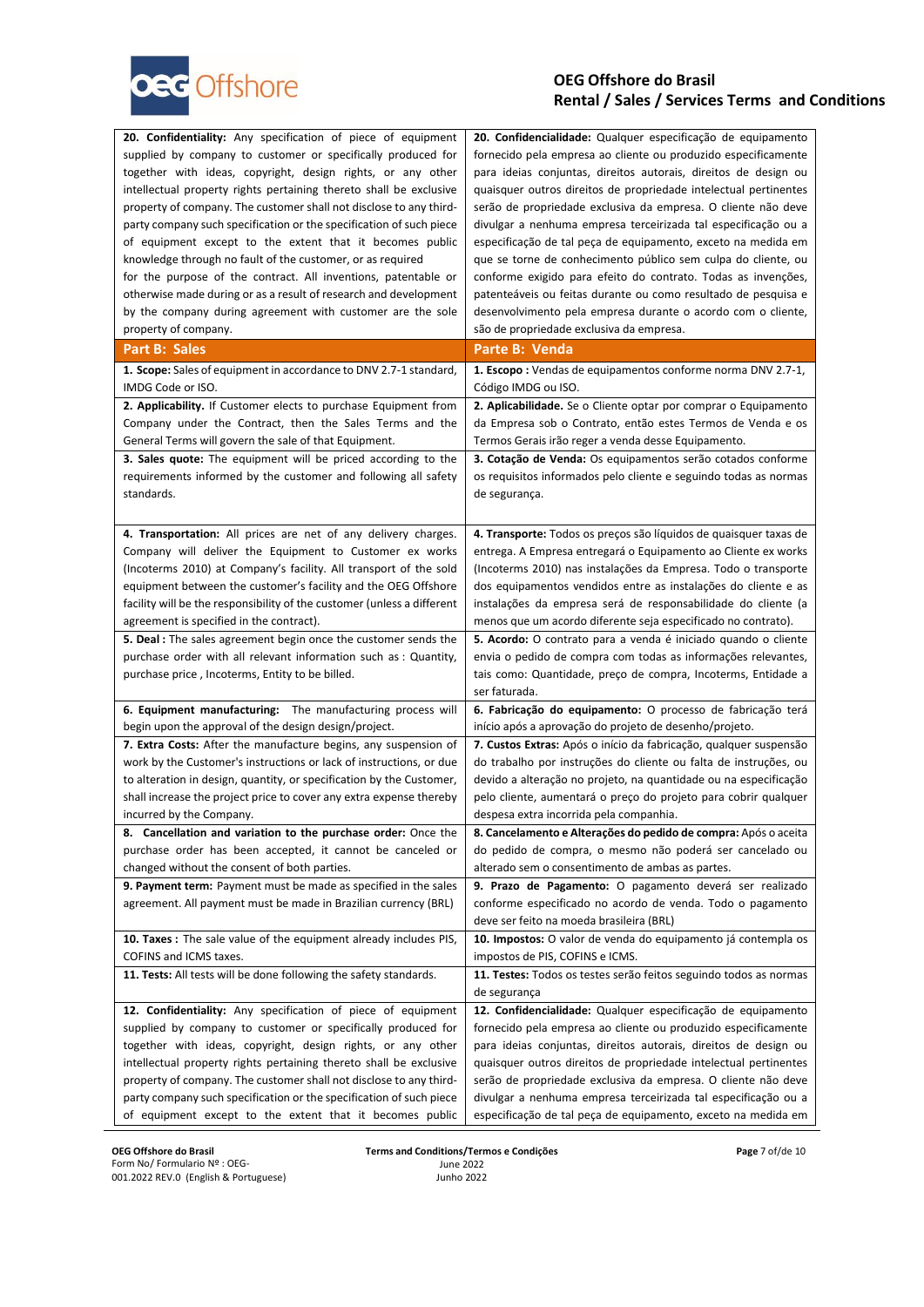

| knowledge through no fault of the customer, or as required           | que se torne de conhecimento público sem culpa do cliente, ou       |
|----------------------------------------------------------------------|---------------------------------------------------------------------|
| for the purpose of the contract. All inventions, patentable or       | conforme exigido para efeito do contrato. Todas as invenções,       |
| otherwise made during or as a result of research and development     | patenteáveis ou feitas durante ou como resultado de pesquisa e      |
| by the company during agreement with customer are the sole           | desenvolvimento pela empresa durante o acordo com o cliente,        |
| property of company.                                                 | são de propriedade exclusiva da empresa.                            |
| 13. Guarantee for new products: 1 year for manufacture defective.    | 13. Garantia para produtos novos: 1 ano para defeito de             |
| Bad handling is not covered by this term.                            | fabricação. Uso incorreto do equipamento não está coberto por       |
|                                                                      | este termo.                                                         |
| 14. Title and Risk: The property and risk in the Goods shall pass to | 14. Título e Risco: A propriedade e o risco nas Mercadorias         |
| Buyer on delivery of the Goods in accordance with the Order,         | passarão para Comprador na entrega das Mercadorias de acordo        |
| without prejudice to any right of rejection which may accrue to      | com o Pedido, sem prejuízo de qualquer direito de rejeição que      |
| customer under these conditions or otherwise.                        | possa advir ao Comprador sob estas condições ou de outra forma.     |
| <b>Part C: Services</b>                                              | <b>Parte C: Serviços</b>                                            |
| 1. Applicability. If the Contract states that Company will perform   | 1. Aplicabilidade. Se o Contrato estipular que a Empresa prestará   |
| Services for Customer, then the Service Terms and the General        | Serviços para o Cliente, os Termos de Serviço e os Termos Gerais    |
| Terms will govern Company's performance of those Services.           | regerão o desempenho desses Serviços pela Empresa.                  |
| 2. Services. Company shall use commercially reasonable efforts to    | 2. Serviços. A Empresa deve envidar esforços comercialmente         |
| perform the Services. Company shall determine the method,            | razoáveis para executar os Serviços. A Empresa determinará o        |
| details, and means of performing the Services. Company may           | método, detalhes, e meios de execução dos Serviços. A Empresa       |
| subcontract some or all the Services. Company shall perform the      | pode subcontratar alguns ou todos os Serviços. A Empresa deverá     |
| Services in a professional manner in accordance with the             | executar os Serviços de forma profissional de acordo com o          |
| applicable Contract. Company shall re-perform any Services that      | Contrato aplicável. A Empresa deverá re-executar quaisquer          |
| do not conform to that standard if Customer gives Company            | Serviços que não estejam em conformidade com esse padrão se o       |
| written notice of the non-conformity within 5 business days after    | Cliente notificar por escrito a não conformidade à Empresa dentro   |
| Company performs the Services. If Company does not give              | de 5 dias úteis após a Empresa executar os Serviços. Se A Empresa   |
| Customer such written notice, Customer will be deemed to have        | não fornecer ao Cliente tal notificação por escrito, o Cliente será |
| accepted the Services.                                               | considerado como tendo aceitado os Serviços                         |
| 3. Service quote: The service will be priced according to the        | 3. Cotação de serviço: Os serviços serão cotados conforme os        |
| requirements informed by the customer and following all safety       | requisitos informados pelo cliente e seguindo todas as normas de    |
| standards.                                                           | segurança.                                                          |
| 4. Deal: The service agreement begins once the customer sends        | 4. Acordo: O contrato para a venda é iniciado quando o cliente      |
| the purchase order with all relevant information such as: Quantity,  | envia o pedido de compra com todas as informações relevantes,       |
| purchase price, Incoterms, Entity to be billed.                      | tais como: Quantidade, preço de compra, Incoterms, Entidade a       |
|                                                                      | ser faturada.                                                       |
| 5. Cancellation and variation to the purchase order: Once the        | 5. Cancelamento e Alterações do pedido de compra: Após o aceita     |
| purchase order has been accepted, it cannot be canceled or           | do pedido de compra, o mesmo não poderá ser cancelado ou            |
| changed without the consent of both parties.                         | alterado sem o consentimento de ambas as partes.                    |
| 6. Payment term: 30 days after the invoice is issued, together with  | 6. Forma de Pagamento: 30 dias após a emissão da fatura,            |
| the deposit instruction or bank slip.                                | juntamente com a instrução de depósito ou boleto bancário.          |
| After the due date, we will charge interest of 1% per month until    | Após a data de vencimento, cobraremos juros de 1% ao mês até        |
| the pending issue is settled and a fine of 10% on the value of the   | que a pendência seja regularizada e uma multa de 10% sobre o        |
| service.                                                             | valor do serviço.                                                   |
| 7. Taxes: The sale value of the equipment already includes PIS,      | 7. Impostos: O valor de venda do equipamento já contempla os        |
| COFINS, ICMS and ISS taxes.                                          | impostos de PIS, COFINS, ICMS e ISS.                                |
| 8. Customer's Obligations. Customer shall provide reasonable         | 8. Obrigações do Cliente. O Cliente deverá fornecer assistência     |
| assistance to Company in connection with the Services, including     | razoável à Empresa em relação aos Serviços, incluindo o acesso a    |
| providing access to records, information, systems, and personnel.    | registros, informações, sistemas e pessoal. O Cliente será          |
| Customer shall be responsible for procuring all software,            | responsável por adquirir todo o software, hardware e                |
| hardware, and equipment and obtaining any necessary permission       | equipamento e obter qualquer permissão necessária dos               |
| from the vendors for Company to perform its services using that      | fornecedores para que a Empresa execute seus serviços usando        |
| software, hardware, and equipment. Customer shall designate a        | esse software, hardware e equipamento. O Cliente deverá designar    |
| single point of contact for the coordination of all activities and   | um único ponto de contato para a coordenação de todas as            |
| issues related to the Services. If the services is required to be    | atividades e questões relacionadas aos Serviços. Se os serviços     |
| carried at a worksite, provide Company's personnel a safe work       | precisarem ser realizados em um local de trabalho, forneça ao       |
| environment free of known safety or health hazards.                  | pessoal da Empresa um ambiente de trabalho seguro, livre de         |
|                                                                      | riscos conhecidos de segurança ou saúde.                            |